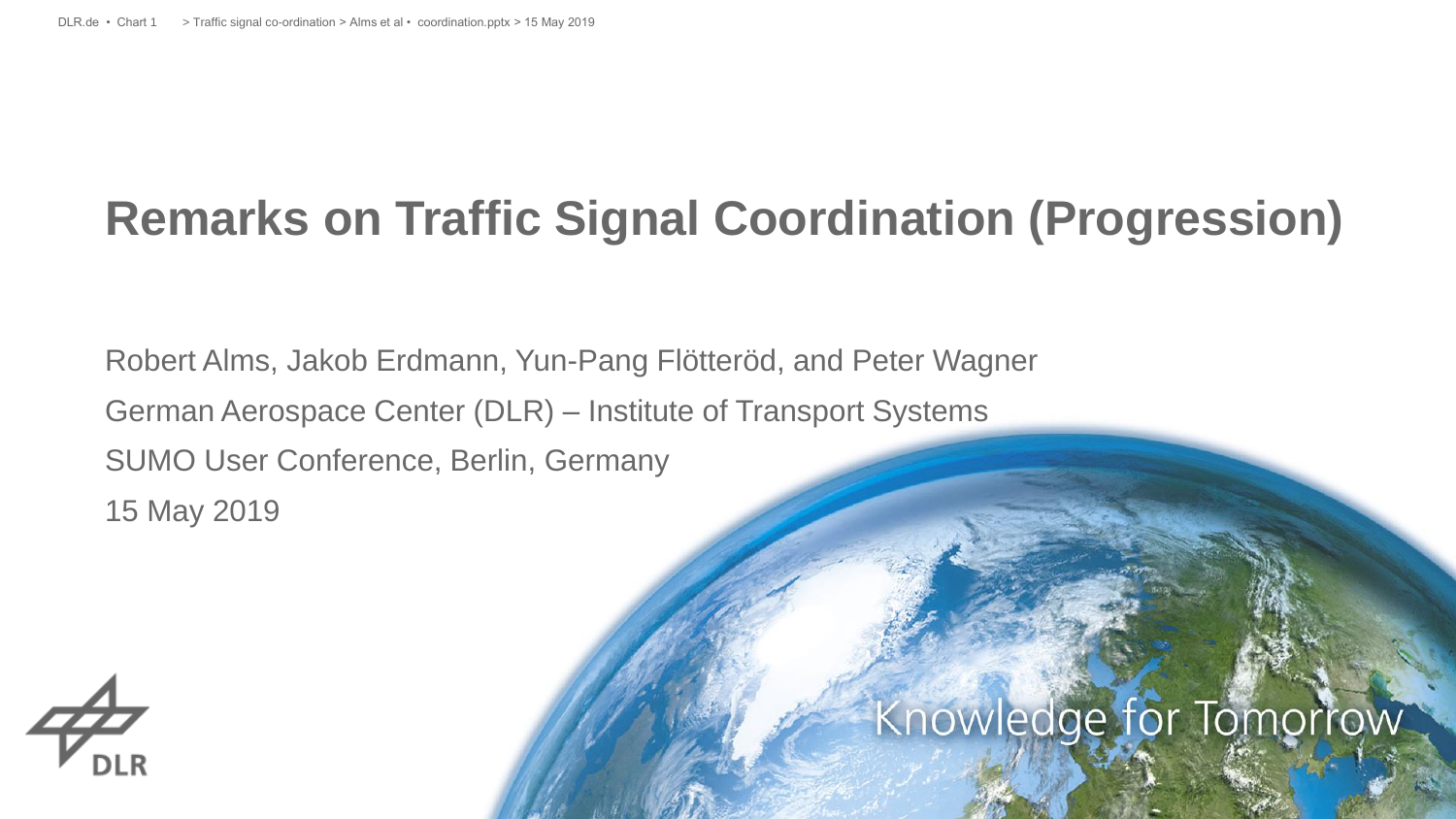## **Introduction: Traffic signals in a network**

- Car-drivers: traffic signals do always display red when I arrive there
- To remedy this, traffic signal co -ordination is attempted
- Most famous: the green wave
- Easy to understood: in a space-time diagram, a platoon of vehicles progresses from one traffic light to the next
- Unfortunately easy to understood: one may think that doing the same in networks is simple, too.
- Not true, of course



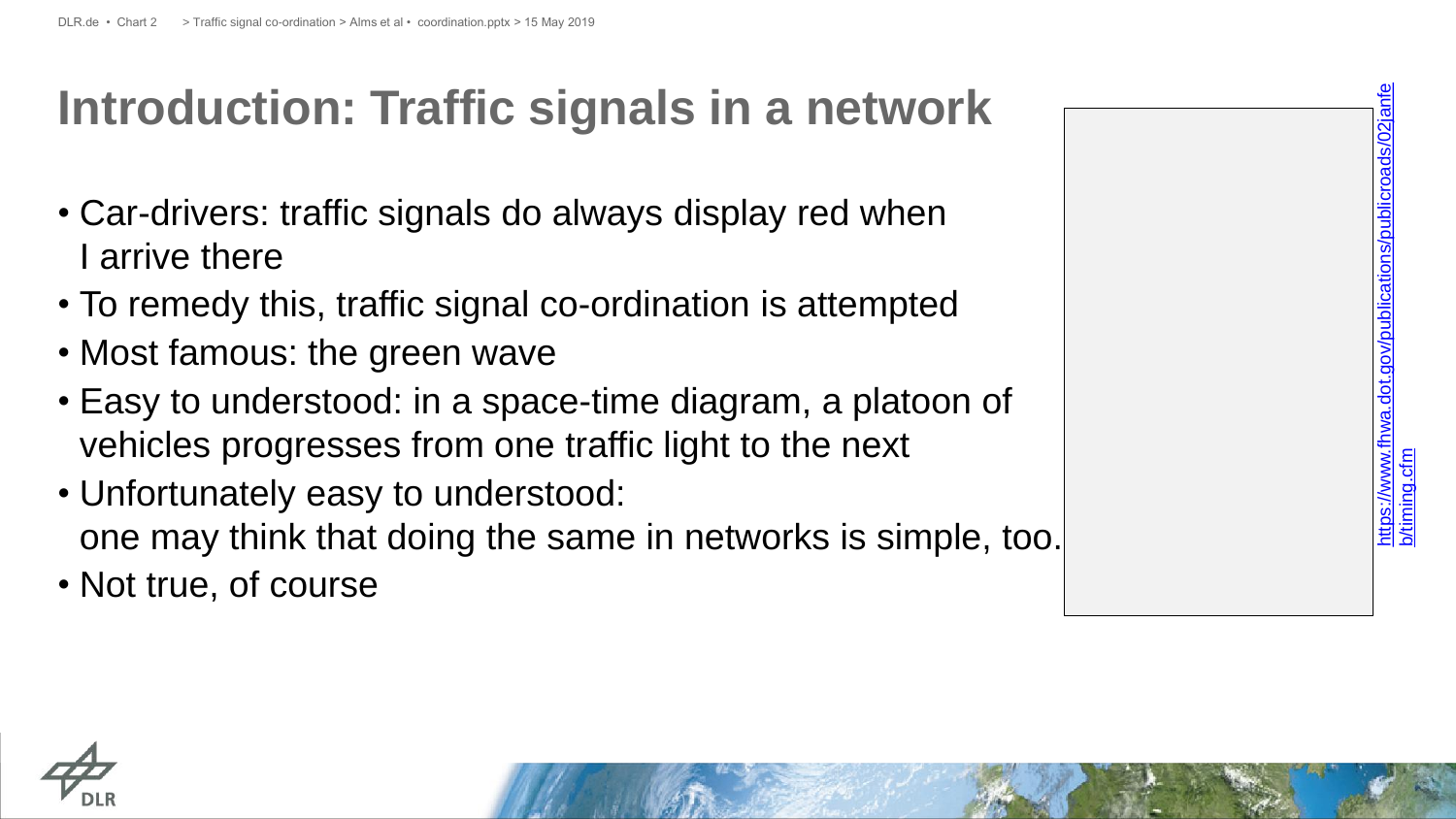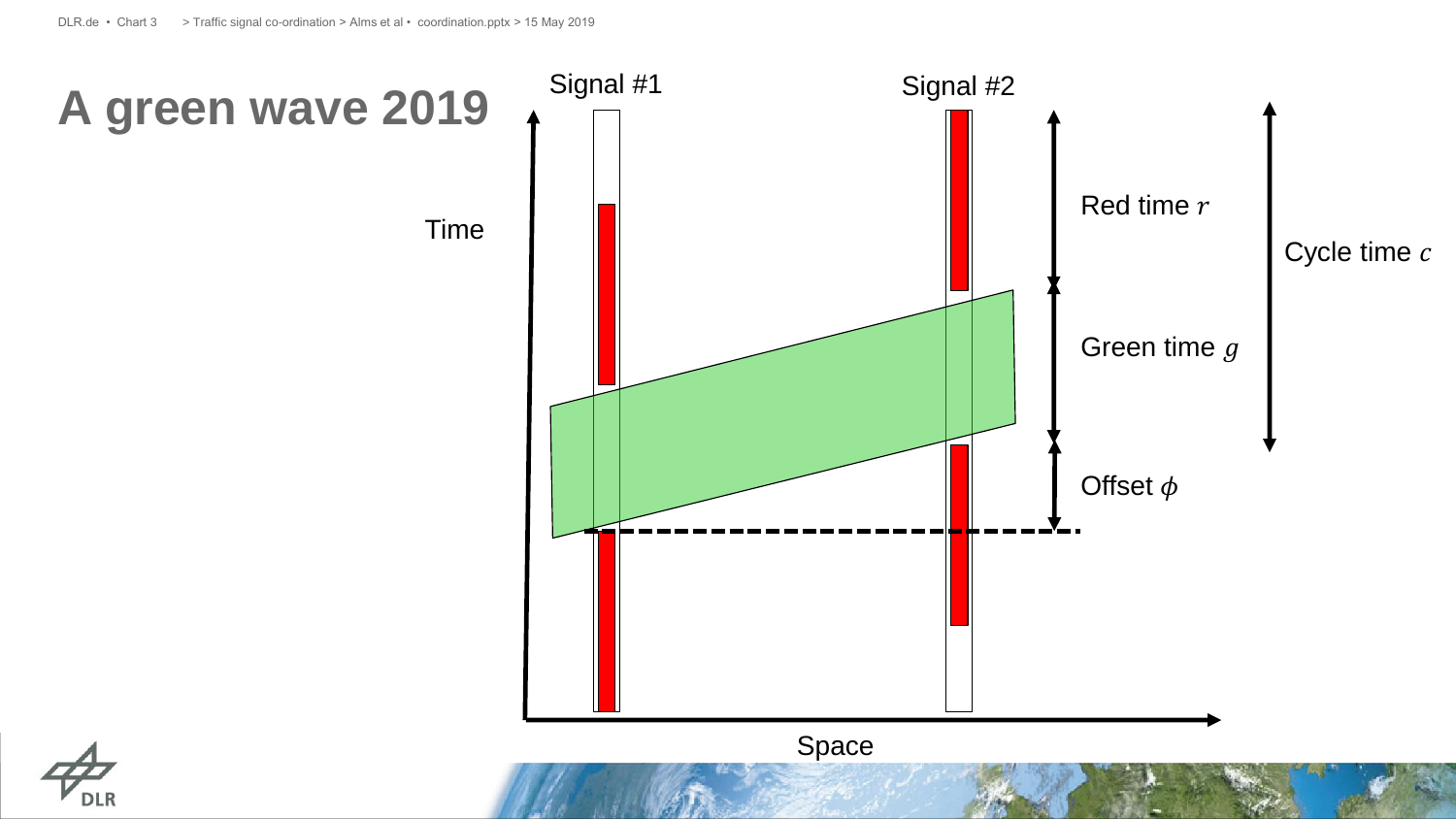

**1929:**

https://commons.wikimedia.org/w/index.php?curid=34715929 By City of San Francisco - Public domain (via Eric Fischer),<br>CC BY-SA 3.0,<br><https://commons.wikimedia.org/w/index.php?curid=34715929> By City of San Francisco - Public domain (via Eric Fischer),<br>CC BY-SA 3.0,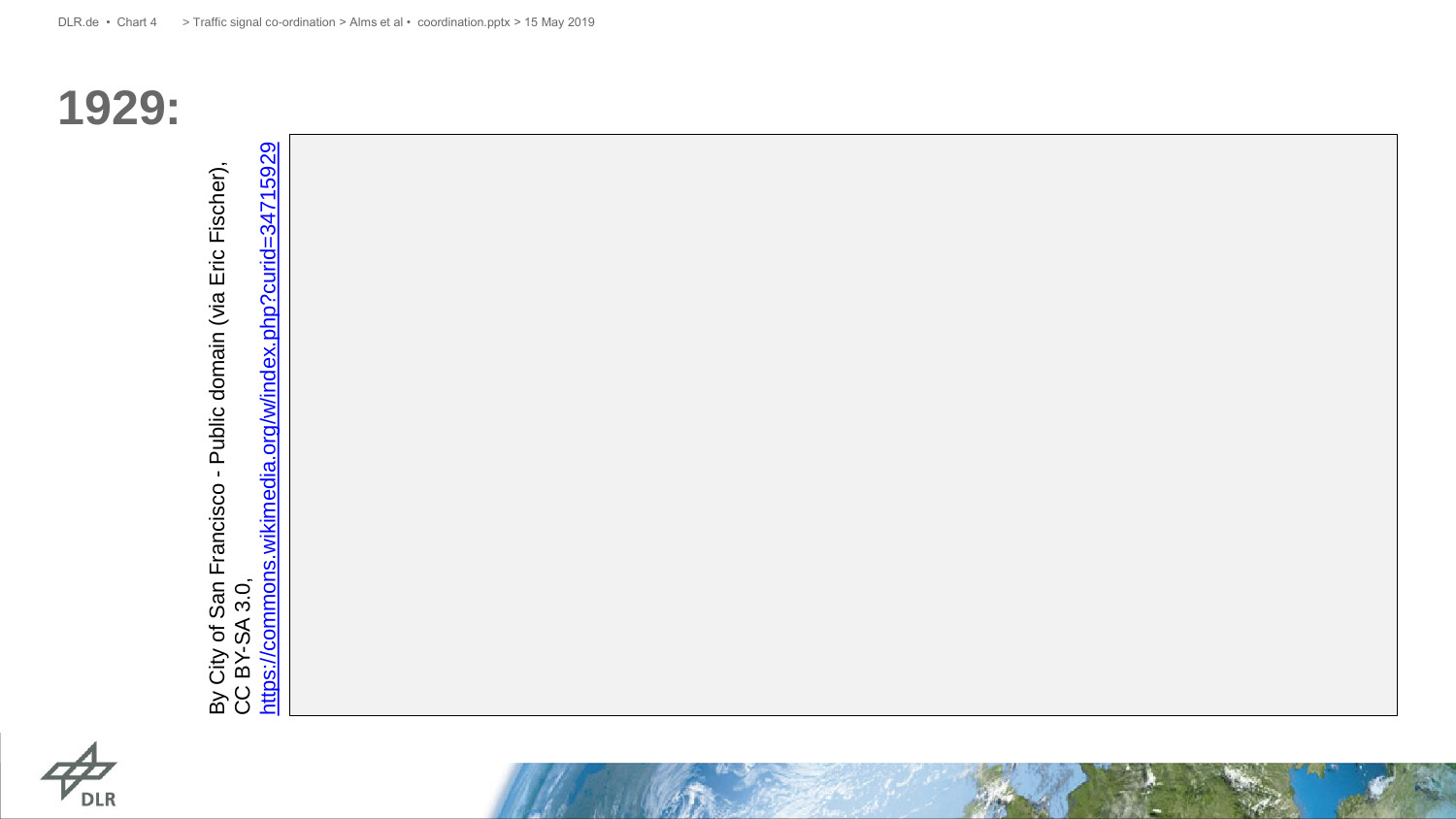#### **Extension to a network…**

- Is complicated, only in rare special cases (regular grid networks, other preliminaries) this can be done in a simple manner
- In real networks, this runs into a fairly complicated optimization problem which is, as far as I have understood, NP-complete to solve (Little, 1966), (Gartner, Little, & Gabbay 1977)
- In 2004, Gershenson came up with the idea of a self-organized traffic signal system (SOTL)
- There is a lot of additional work on this especially by (Lämmer, 2007)
- Idea is: let these signals alone, together with the appropriate control mechanism they will find some self-organized optimum

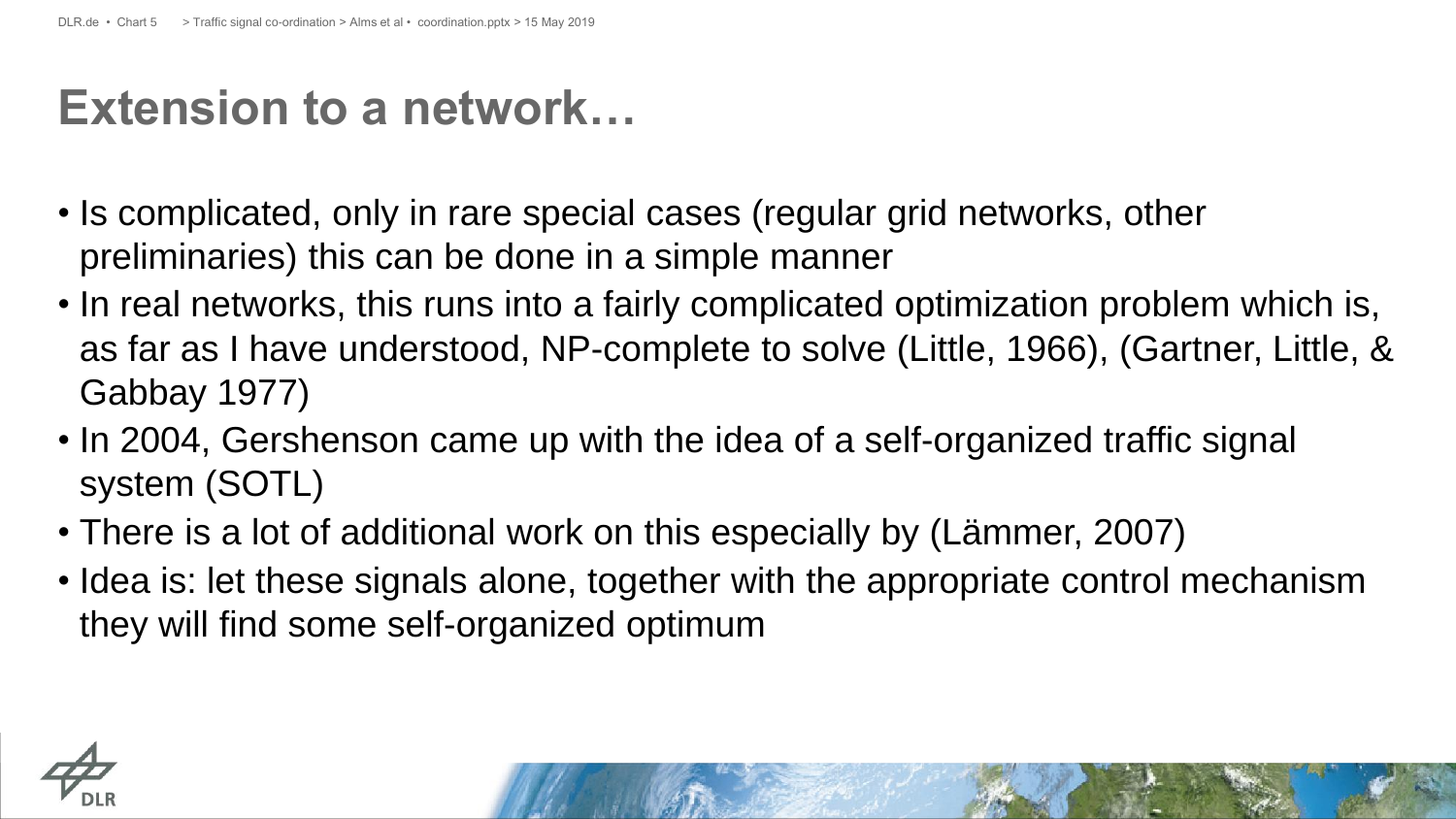#### **The Great Plan**

- SOTL draw criticism. Nicely put by Bernhard Friedrich (in German, unfortunately) where he put
- "The Great Plan" versus "the jungle principle" (translation by me, may be inadequate)
- Bernhard's Great Plan is charming: such a plan (has some similarity to a bus schedule) forces traffic flow into a pattern of platoons for which down-stream traffic signals can be timed optimally
- Another kind of self-organization, so to speak, but forced by the plan laid out by the traffic management center



From:<https://www.athenstransit.org/lines-5-6/>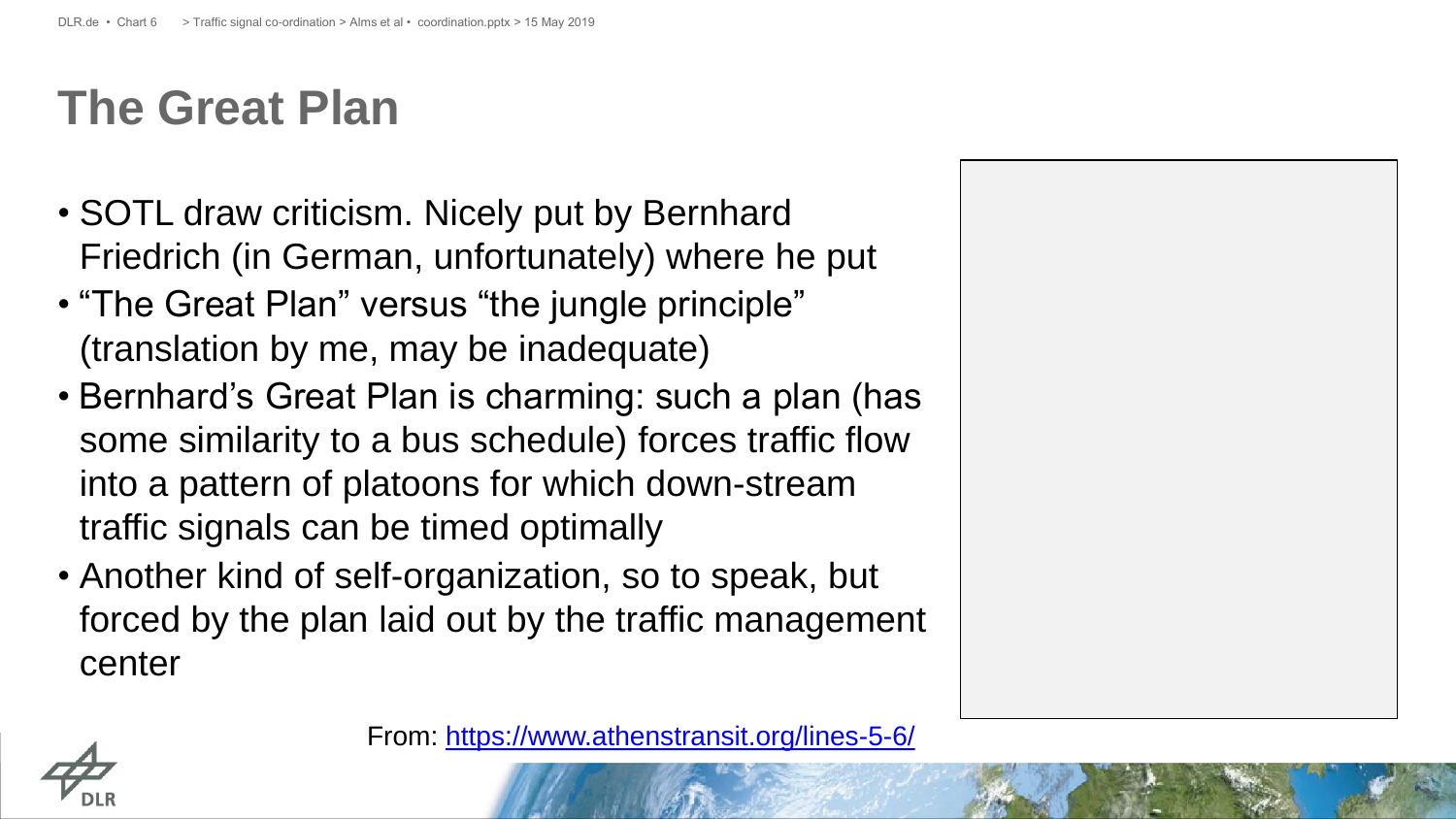#### **The Big Question**

- What is better?
- The following is a kind of test; one may have other things in mind, and there are some things in SUMO's developer pipeline that can be used to test these ideas more thoroughly.
- Today: stick to the more traditional approach, no i.e. I do not dive into SOTL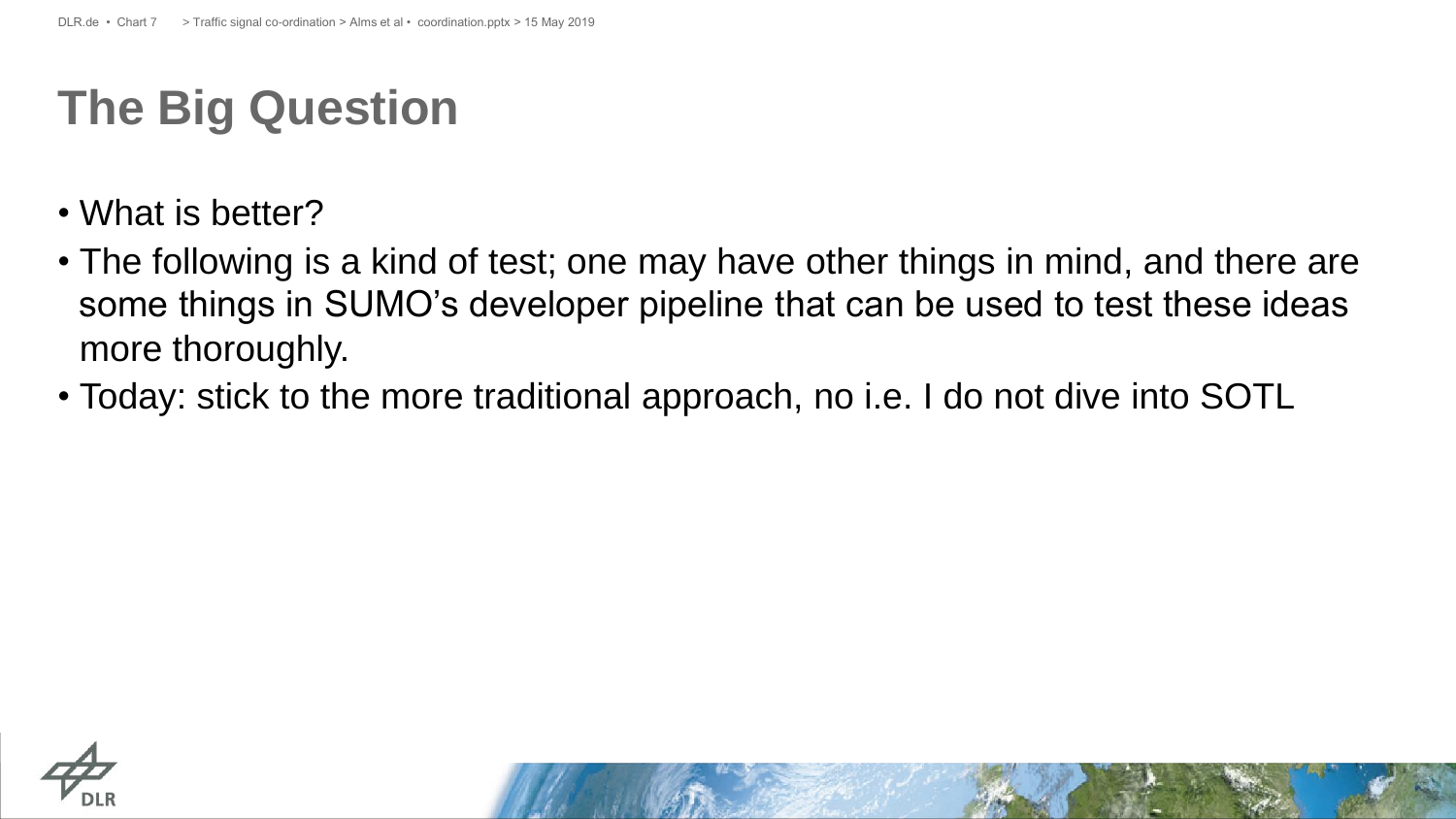#### **Putting these ideas to a test**



## Knowledge for Tomorrow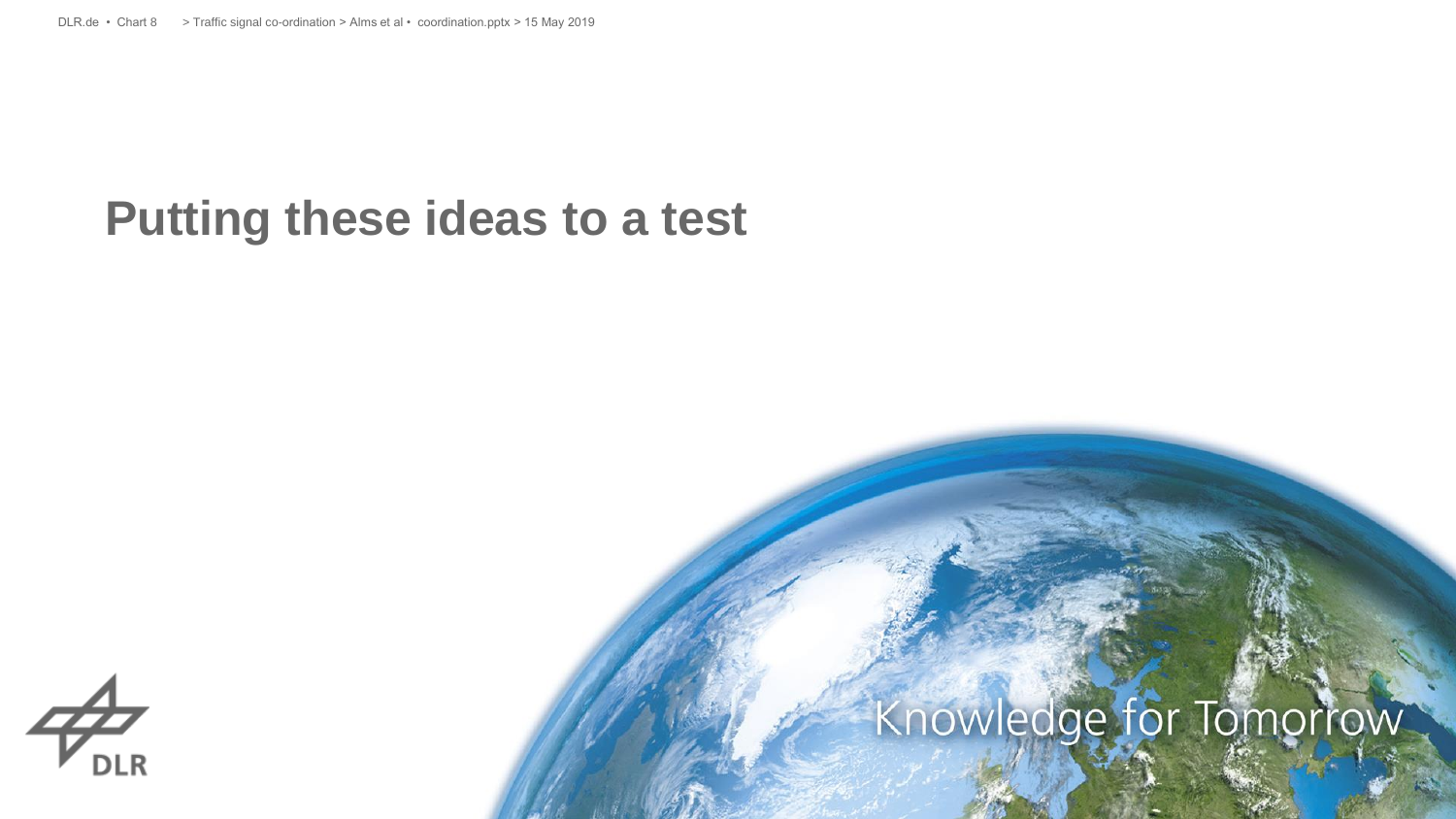#### **The networks**

- Can all being done with SUMO's tool-box:
- Use artificial networks with an artificial demand:
	- netgenerate
	- randomTrips.py
- Exception: used an additional network from Berlin center as well
- Create traffic signals for these networks
	- netconvert this yields the case default (it is bad, but easy to outperform)
- Do the signal planning with:
	- tlsCycleAdaptation.py (compute cycle time and green splits)
	- tlsCoordinator.py (compute the offsets between the signals)
	- Actuated signal (well, this might count as SOTL, but…)

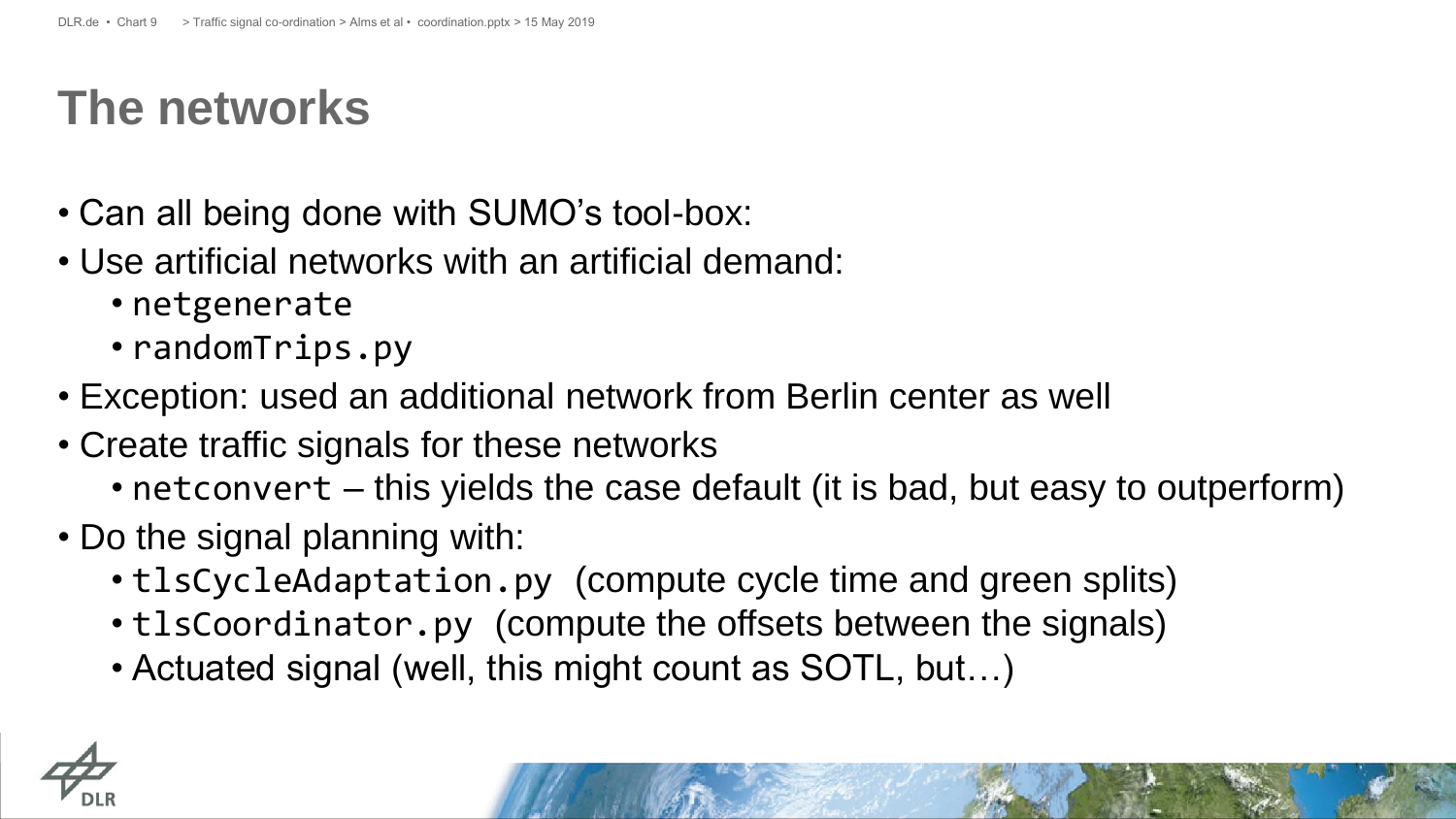#### **The demand**

- Generated with randomTrips.py
- All in all 5 levels of demand (randomTrips.py) has a parameter  $p$  (period) =  $(8, 4, 2, 1, 0.75)$ , which generate vehicles with equidistant departure times p seconds apart
- No user-equilibrium computed
- Delay-times depend on demand (of course)



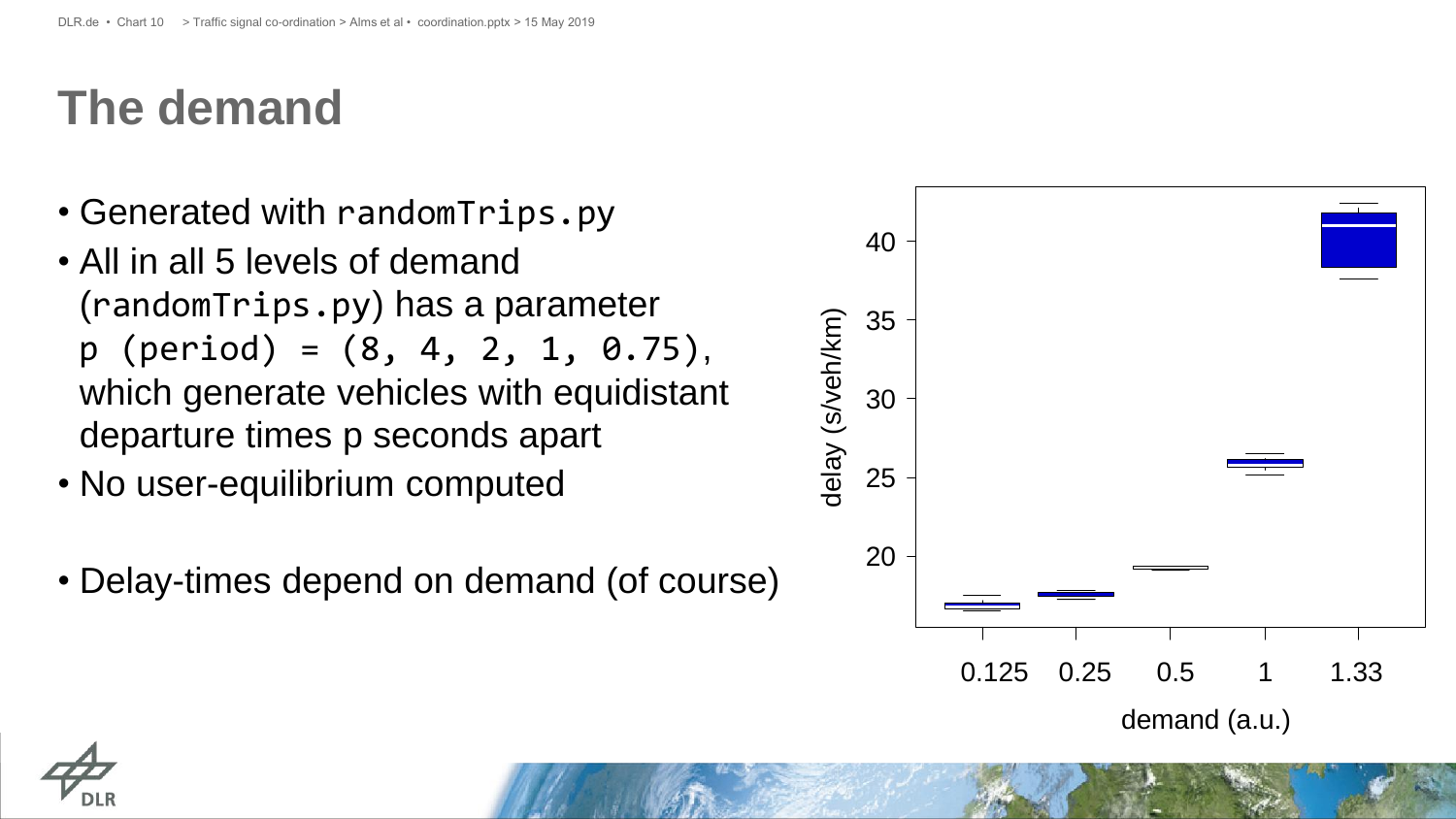#### **The traffic signal settings**

- Base-net created without traffic signals
- netconvert  $(m)$  --tls.default-type static  $\rightarrow$  SUMO's fixed time signals
- netconvert (...) --tls.default-type actuated generates actuated signals
- For fixed time signals, tlsCycleAdaptation.py produces Webster-optimal cycle and green times for each intersection
- From this, the maximum cycle time  $c_{\text{max}}$  for the network can be picked...
- All signals forced to  $c_{\text{max}}$  for co-ordination
- Meanwhile, tlsCycleAdaptation.py has a new option that does this
- Then, tlsCoordinator.py computes a set of good offsets (most likely not optimal)

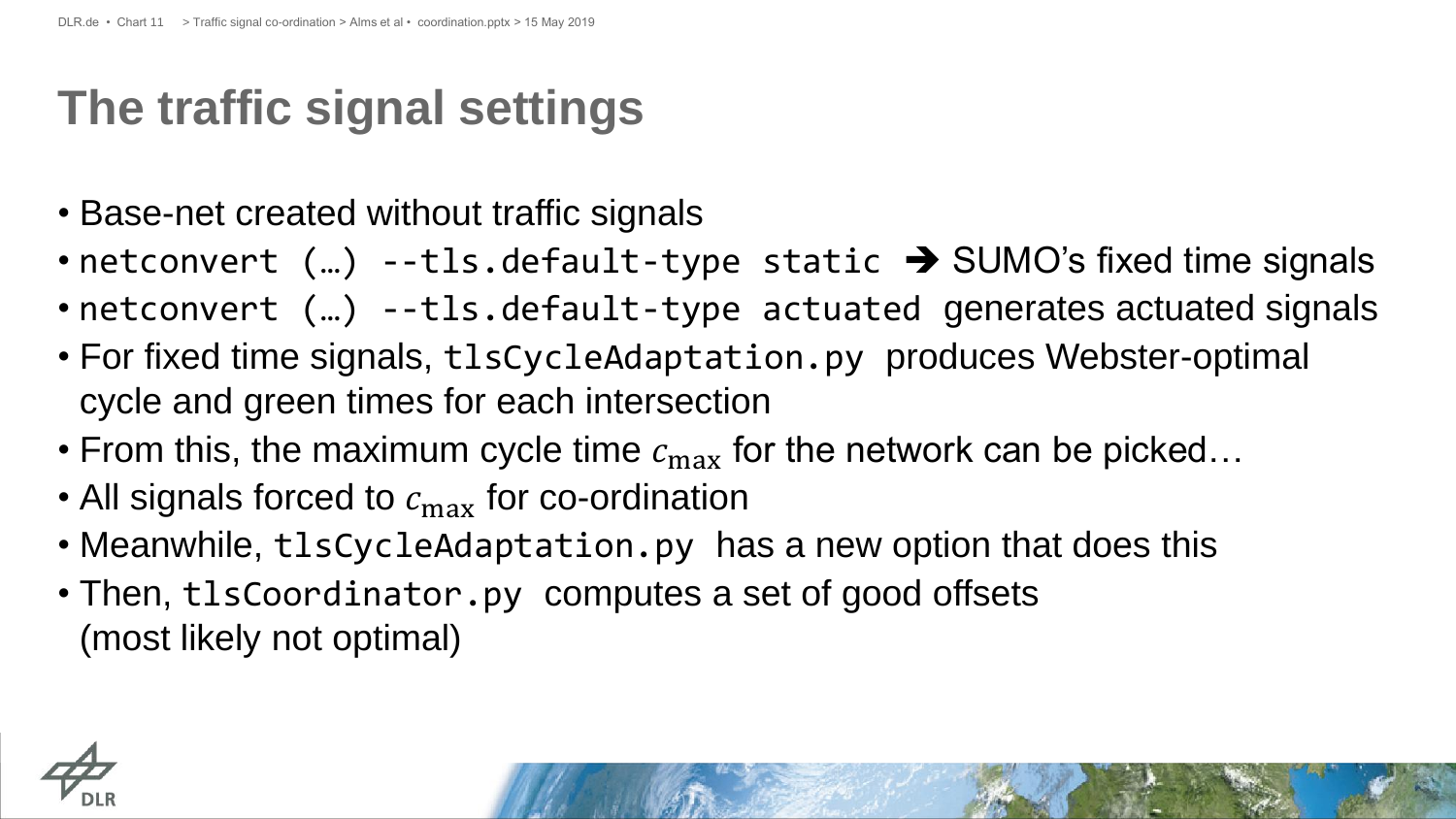#### **Four scenarios**

- Fixed time (SUMO's default) "**fix**"
- Webster optimized **s**plits and **c**ycle time "**fixSC**"
- In addition, with co-**o**rdination "**fixSCO**"
- Actuated "**actd**"

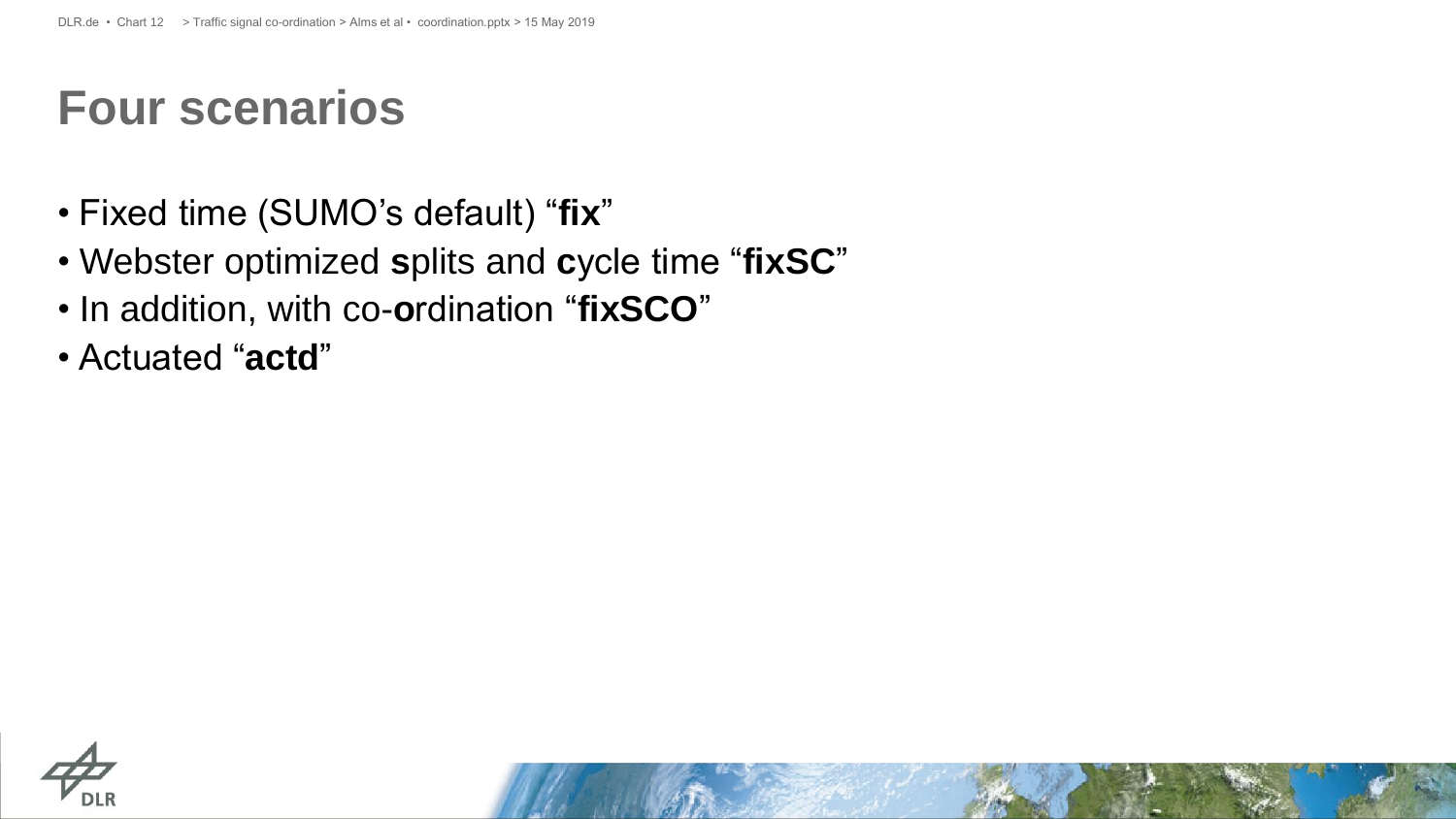## **The most import things last**

- The networks have two lanes in each direction, that was done intentionally
- Cars are identical (except for the Berlin scenario), but their preferred speed is drawn from a distribution with  $speedDev = 0.1$
- Vehicles drive stochastically, parameter sigma of the SK model is at SUMO's default value (0.5)
- $\rightarrow$  Strong platoon dispersion, not unrealistic:



Taken from Gartner, Little, & Gabbay

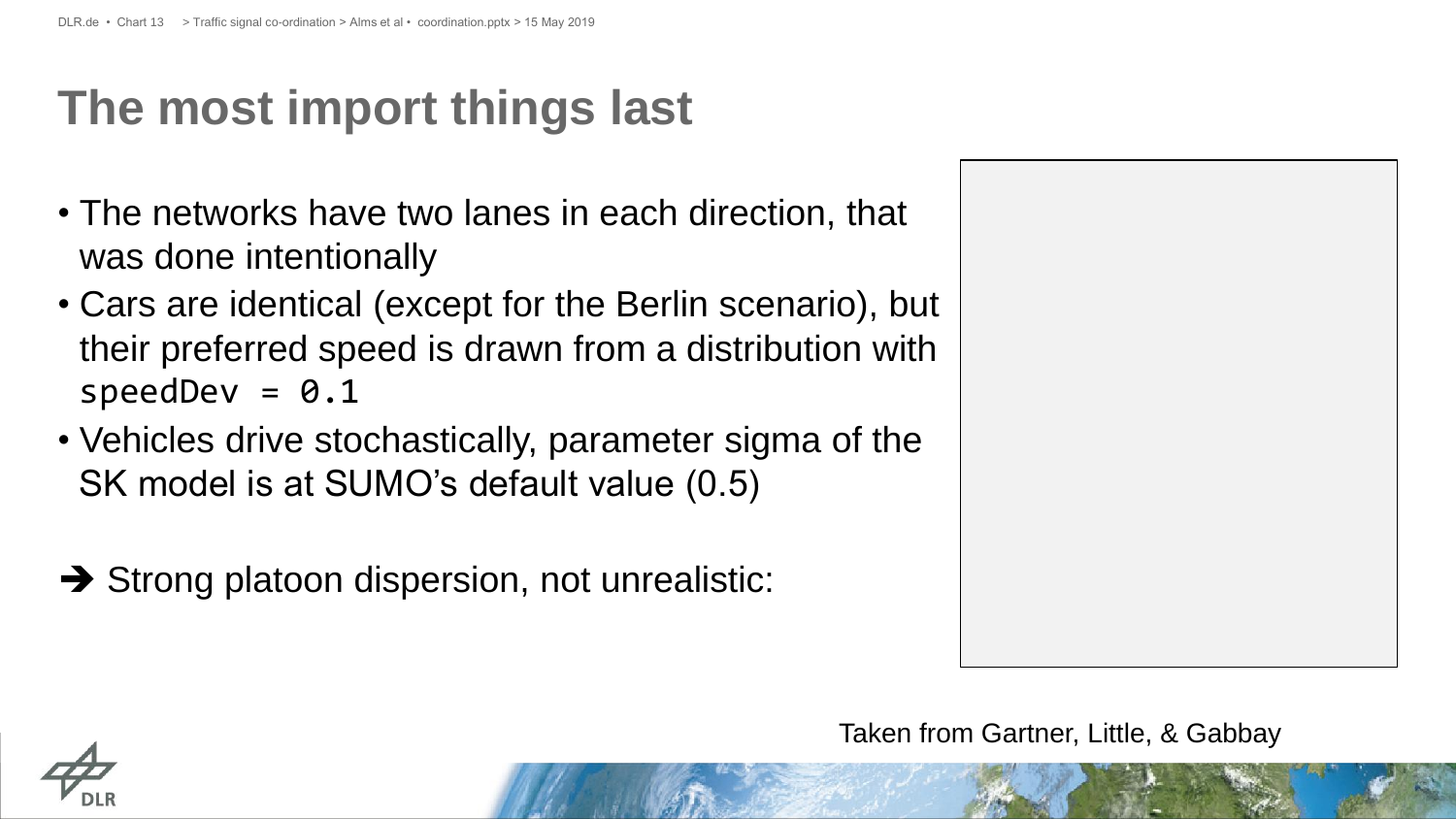#### **Real-life speed distribution (Ernst-Ruska-Ufer, 2015)**

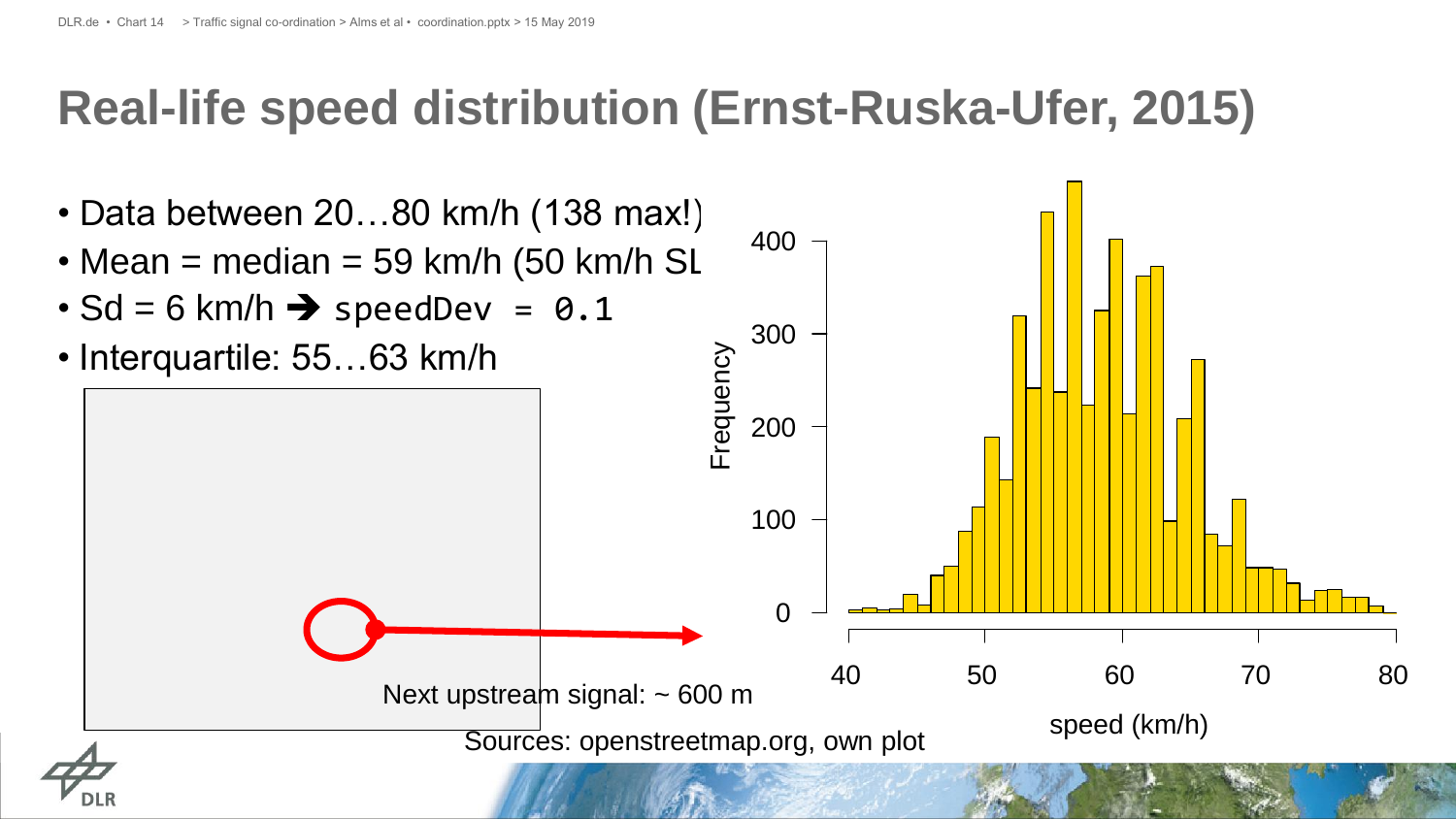#### **Results**

# $\mathcal{P}_{\scriptscriptstyle{\textrm{DLR}}}^{\scriptscriptstyle{\textrm{L}}}$

# Knowledge for Tomorrow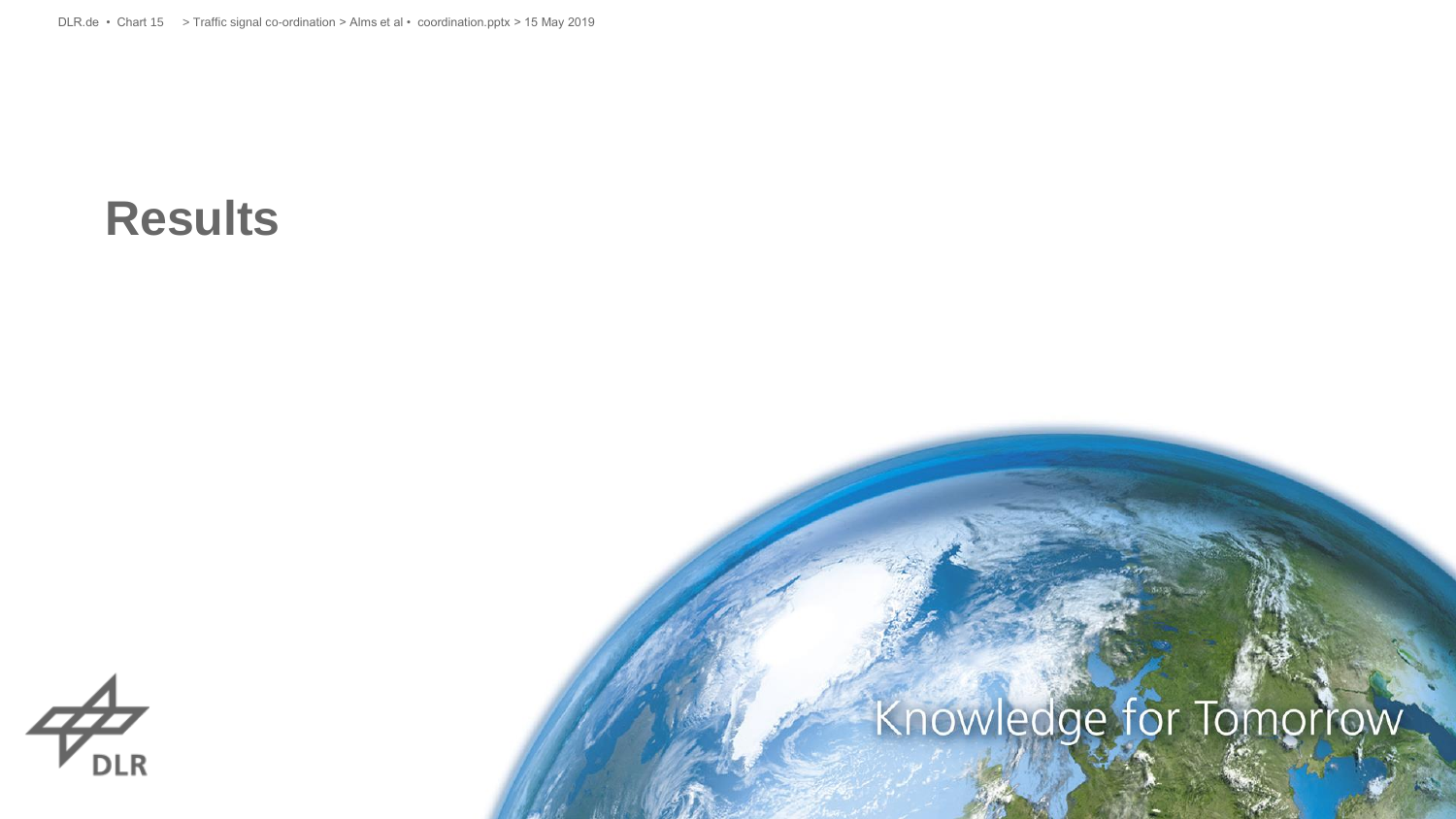#### **Example of a network (disturbed grids, 400 m)**

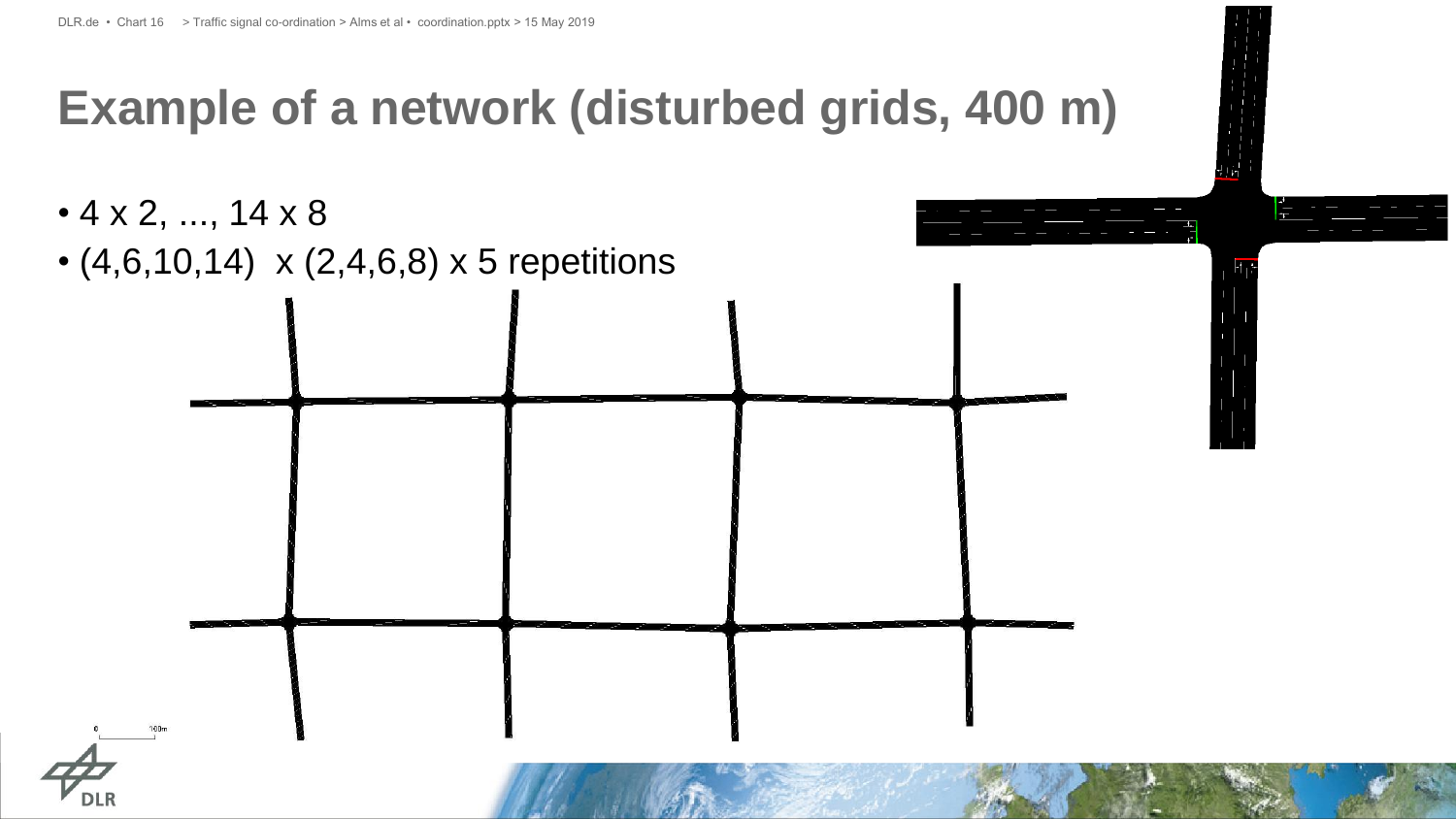## **Main result**

- Webster is slightly better than SUMO's default: it cuts some of the large delay times
- Co -ordination helps Webster: getting slightly better
- But: actuated control is better, despite the fact, that demand is constant during one run
- (Difference might be even bigger for time -varying demand)
- Distribution of 80 mean values



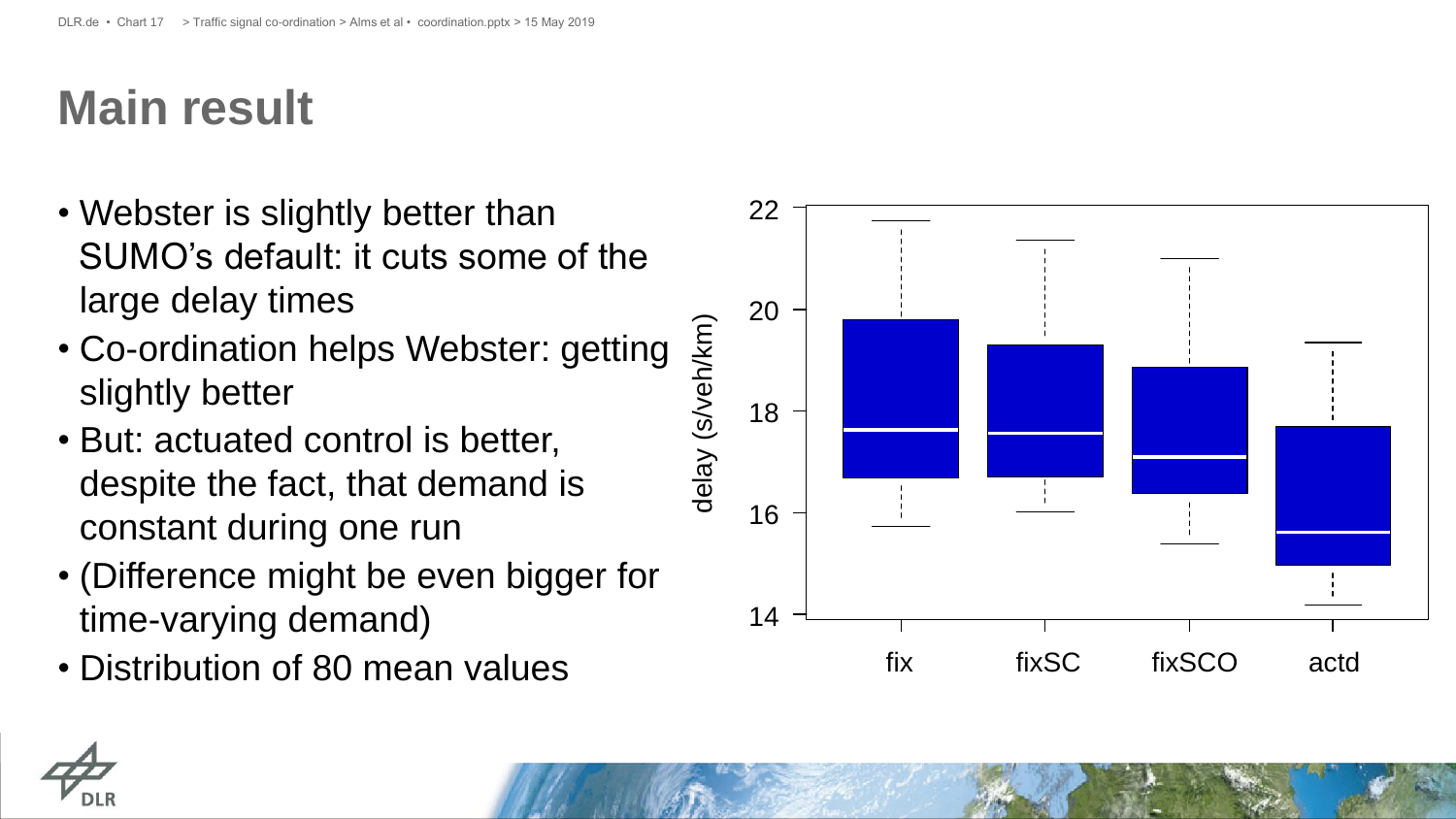## **Berlin Center**

- Real-life network
- 120 traffic signals
- 242 km network length
- 190,000 trips,
- Created by TAPAS + one-shot
- (So far, no check against counts)
- Network is at the border of capacity
- 24 hour simulation, time-dependent demand



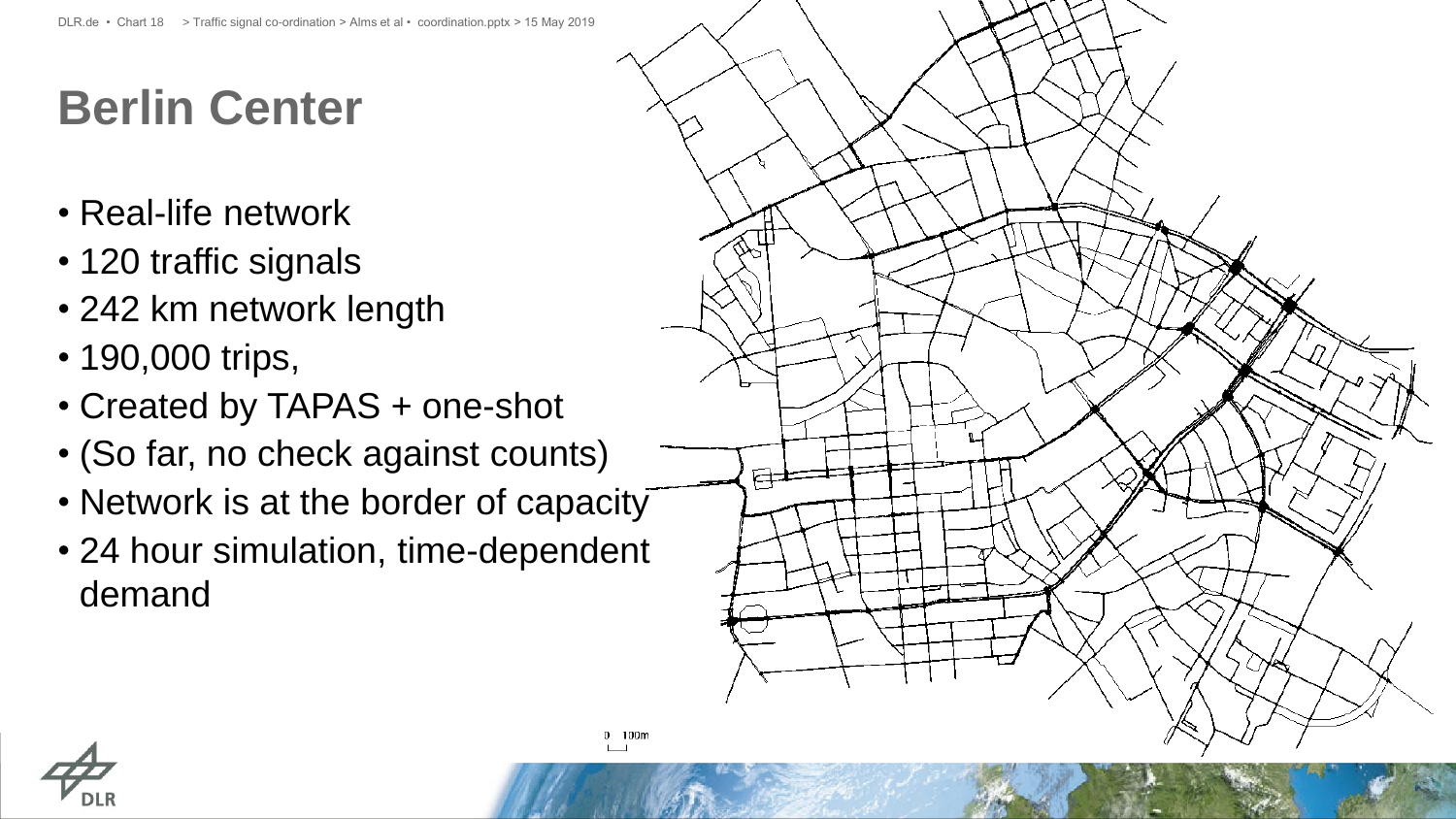## **Results are similar…**

- But not the same.
- Difference between fixed and Webster larger
- Small gains with co-ordination
- Small gains with actuation



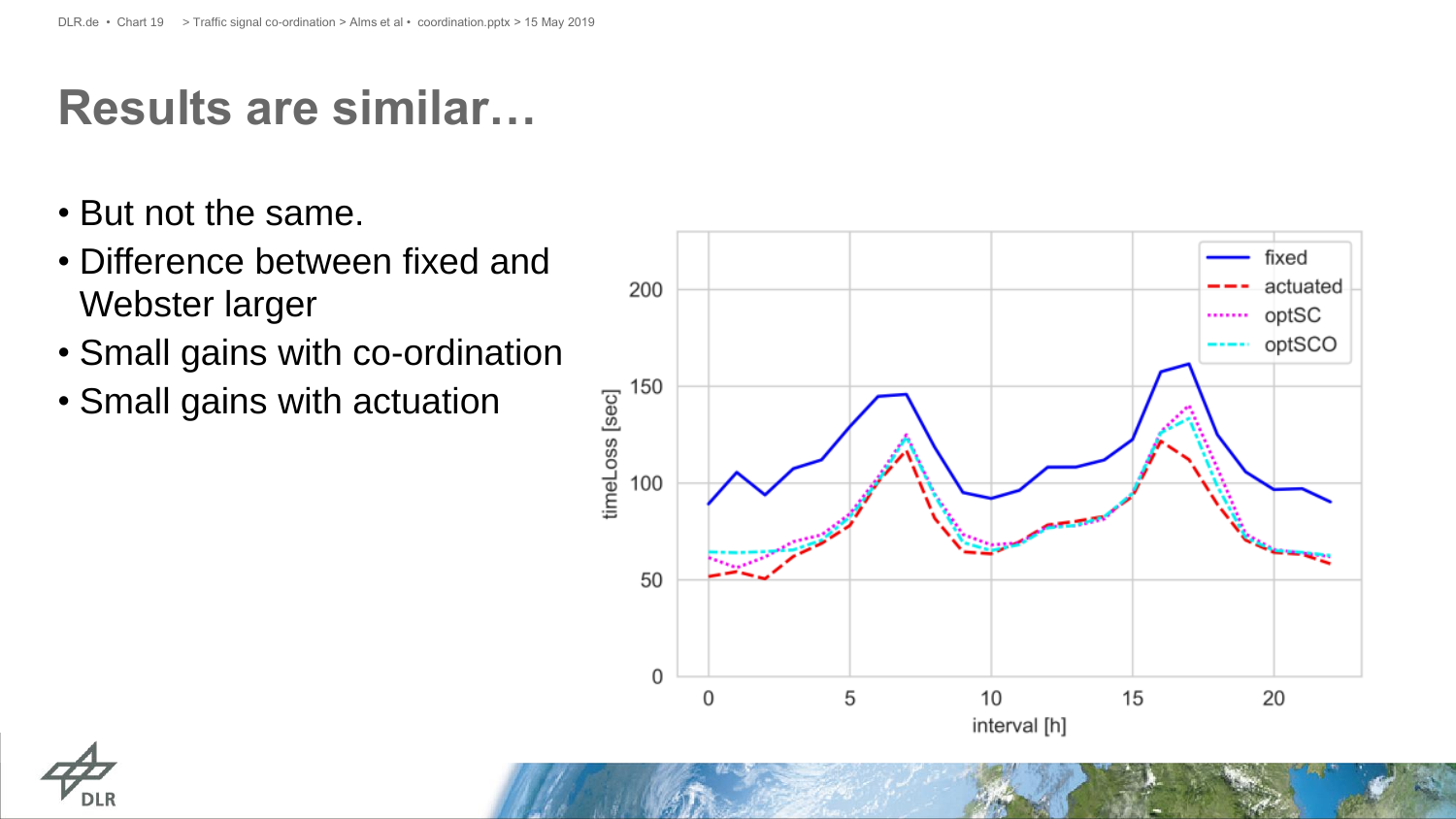#### **Conclusion & Outlook**

- In real world chaos, the Great Plan seems to be underperforming
- In the ideal case of small platoon dispersion, it may have an edge
- If results can be transferred to real life, then running all signals actuated is sufficient to yield smooth traffic in a city
- And: from single intersection control it is known that even actuated traffic controllers can be outperformed by something like AGLOSA…
- Which adds a short-term prediction & planning to the objective function